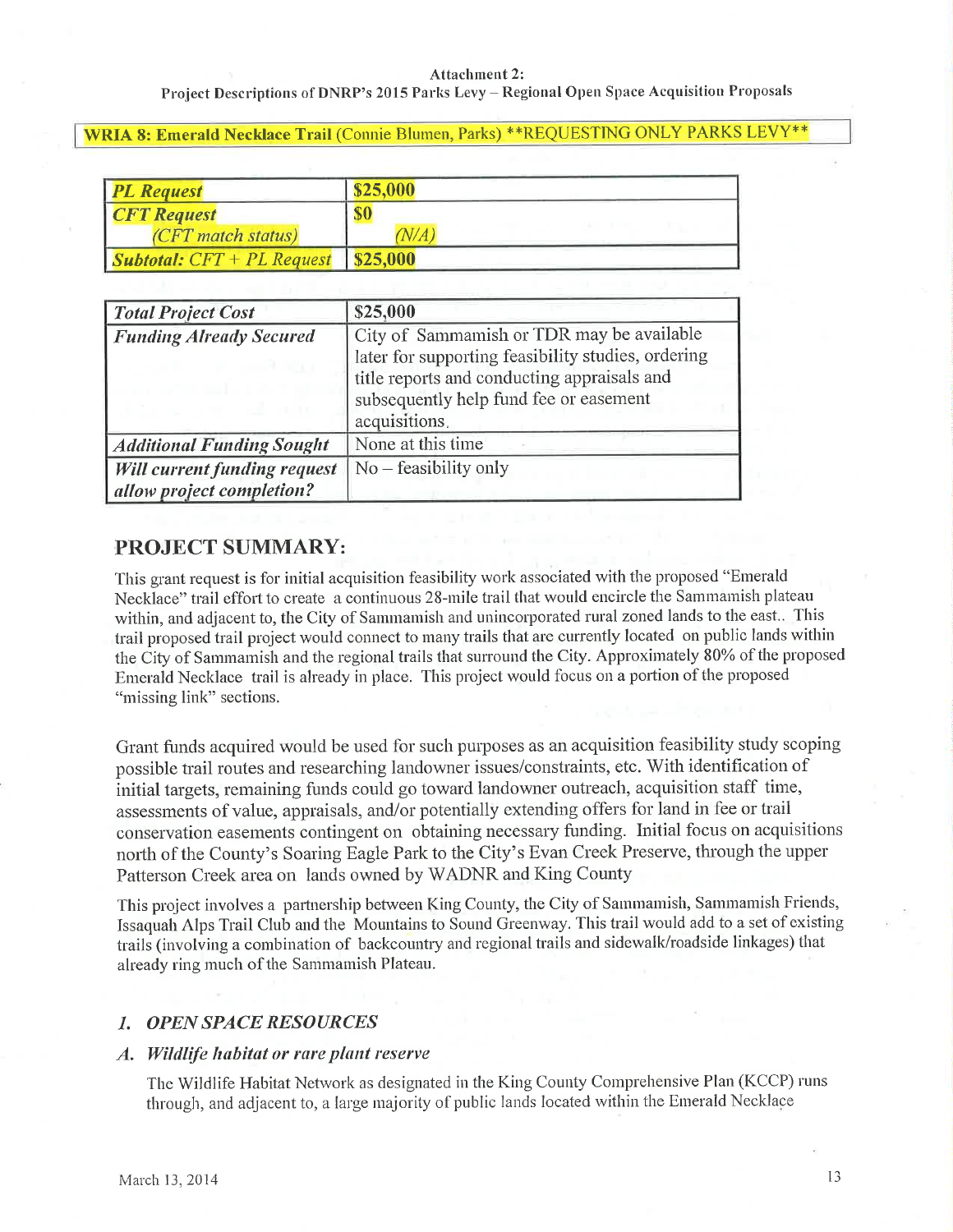# Project Descriptions of DNRP's 2015 Parks Levy - Regional Open Space Acquisition Proposals

corridor, including King County's Patterson Creek Natural Area, and Soaring Eagle, Grand Ridge and Duthie Hill Parks. Wildlife habitat netrvorks are made of natural vegetation linking priority species wildlife habitat with critical areas, their buffers, trails and parks/open space. Conservation of more lands within the project corridor would conserve more segments of the Wildlife Network and decrease fragmentation consistent with KCCP Policy E-410,

The wildlife inhabiting the target area is typical of west side mature second growth forest habitats and thus includes a variety of migratory and resident birds, mammals, amphibians and fish. Species known to use this general area include: black bear, cougar, coyote, bobcat, mule deer, raccoon, mountain beaver, barred owls, pileated woodpecker, Pacific tree frog, Pacific giant salamander and red-legged frogs. These are Species of Local Importance as designated in KCCP Policy E-436.

#### B. Salmon habitat or aquatic resources

The streams originating in Sammamish and traversing sections of the Emerald Necklace are major spawning areas for the Lake Sammamish native kokanee population. The project focus area (and much of the existing trail corridor area) lies primarily within the Patterson Creek basin system which supports coho, Chinook, steelhead/rainbow and cutthroat trout. According to estimates from the WA ST Dept. of Fish and Wildlife, Patterson Creek accounts for 15% of the total coho salmon production in the Snoqualmie Watershed (WRIA 7). Portions of the target project area also lie within the Evans Creek, a sub area of Bear Creek Basin; it is considered a "satellite" area for chinook salmon in which chinook are present most years but are less abundant than in core areas. Evans Creek is home to chinook as well as substantial populations of coho and sockeye salmon.

#### C. Scenic resources

The Emerald Necklace corridor is an integral part of the Mountains to Sound Greenway (MTSG) and adding linkages to these would be consistent with MTSG's goal of protecting open space lands within the Greenway's boundaries. In addition, the target parcels provide panoramic views of the valley and Cascade foothills and mountains to the east.

#### D. Community separator

Conservation of lands within the project area will contribute to achieving a contiguous greenbelt and urban separator between the City of Sammamish and rural unincorporated King County along the designated urban growth boundary,, adding to the large acreage of largely comected King County Park lands that provide a visual and functional separation between the developrnent of Issaquah, Samrnamish, Fall City, and Preston; and other public lands within rural King County and along the I-90 corridor..

#### G. Park/open space or natural corridor addition

These target parcels could create additions and connections to: King County's Ravenhill Open Space site (26 acres): Soaring Eagle Park (600 acres), Patterson Creek Natural Area (205 acres); land currently owned by WA ST Dept. of Natural Resources (approx. 180 acres) that may come into County ownership in the near future, as well as the City of Sammamish's Beaver Lake Preserve (67 acres). The lands lie within the Patterson Creek Basin of the Snoqualmie Watershed; described as a strategic open space focus area in the King County 2010 Parks/Open Space Plan. Lastly, much of the Ernerald Necklace trail corridor is within the proposed King County Regional Trail corridor segment identified as the East Plateau Trail; other future linkages would connect to the existing East Lake Sammamish Regional Trail.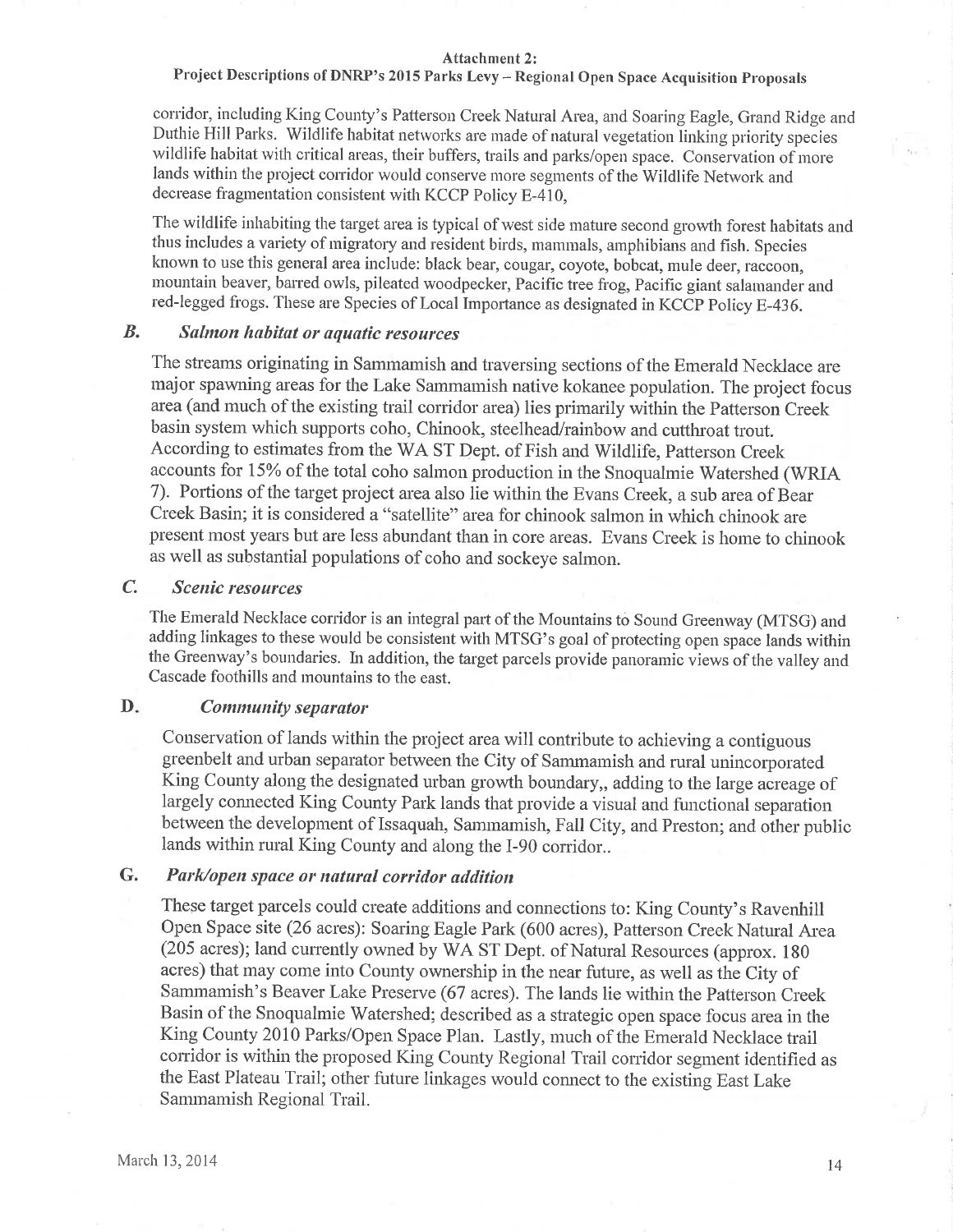Project Descriptions of DNRP's 2015 Parks Levy - Regional Open Space Acquisition Proposals

## H. Passive recreation opportunity/unmet needs:

Lands conserved under this Emerald Necklace project proposal would allow for an extension of the existing trail system, mostly under public ownership. Soaring Eagle Park currently contains approximately 12 miles of backcountry trails used by equestrians, hikers, runners, and mountain bikers. Beaver Lake Preserve contains another 12 miles of trails. The City of Sammamish's population is approximately 50,000 and the City of Issaquah's is about 32,000;, thus the proposed Emerald Necklace trail system would serve as a multifaceted trail system surrounding a fairly extensive urban core as well as serve as a regional attraction that has easy access along the I-90 corridor, making it accessible to over 1 million people.

## 2. ADDITIONAL FACTORS

### A. Educational/interpretive opportunity

Since the target Emerald Necklace parcels would be an addition to a large network of connected of public lands there are excellent opportunities to build upon interpretive messaging; possible themes include educational information about the area's cultural history and natural resources (fish and wildlife habitat value, importance of invasive control and forest and riparian area restoration).

#### B. Threat of loss of open space resources

If these properties are sold to a private landowner who intends to develop or log the property, it would reduce the likelihood of conserving habitat and future trail connections between key public lands. This project area is a critical section of the remaining 20% of "missing link" portion needed to be preserved in order to complete the Emerald Necklace trail network. The forest cover on the target parcels could be impacted and fragmented by clearing or development, impacting the riparian corridor for both Patterson and Evans Creeks. Additionally, the target properties contain significant wetlands.

#### Ownership complexity/willing seller(s)/ownership interest proposed C.

Several of the target properties have been an identified as priorities for acquisition since the King County Parks first acquired Soaring Eagle Park (formerly known as Section 36 Regional park) in 1993 and developed the first Master Plan in 1997. Sammamish Friends, the stakeholder group that initiated this effort has contacted owners of about a dozen properties considered top priorities to implement the Emerald Necklace vision. There has been initial interest expressed by some of those landowners. If this grant funding was awarded further suitability assessments could occur to narrow acquisition priorities and landowner discussions could be taken to the next level, likely creating more landowner interest.

#### **Partnerships** D.

This project involves a partnership between King County, the City of Sammamish, Sammamish Friends, Issaquah Alps Trail Club and the Mountains to Sound Greenway. Sammamish Walks and Sammamish Backyard Wildlife Habitat are also project supporters. The City of Sammamish City Council has expressed initial support of \$50,000 to match grant funds to further advance this initiative and has expressed a desire to partner with King County in applying for CFT funding in 2015 for 2016 funding for acquisition of lands and easements. The City of Sammamish owns some of the connecting links in the Emerald Necklace corridor (Evans Creek Preserve, a portion of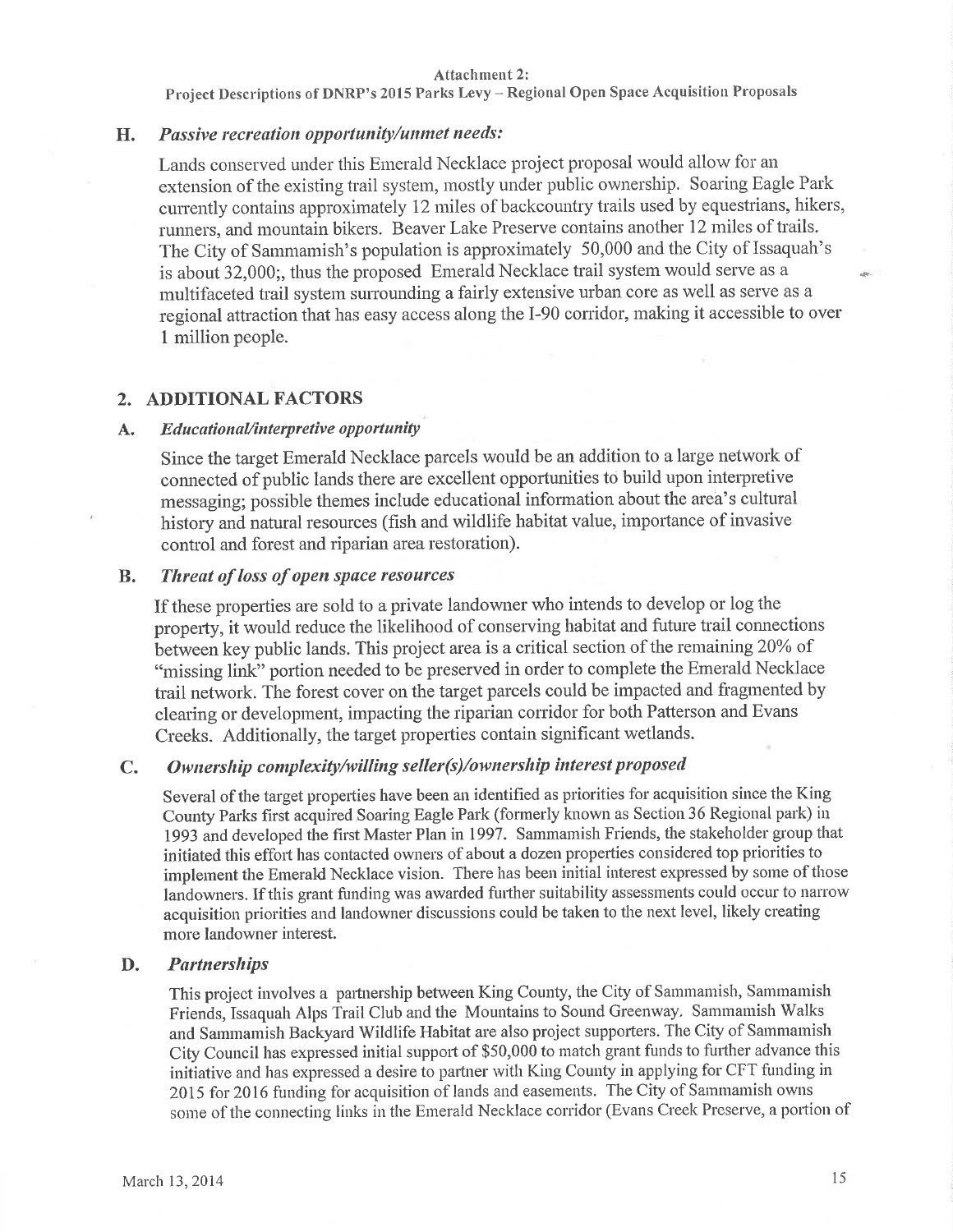## Project Descriptions of DNRP's 2015 Parks Levy - Regional Open Space Acquisition Proposals

Soaring Eagle Park, Beaver Lake Preserve, Trossachs Boulevard Trail Easement, and various other trail and open space segments).

#### E. Is the property identified in an adopted park, open space, comprehensive, or community plan?

Both the King County Comprehensive Plan (KCCP) and the 2004 King County Parks, Trails, Natural Ateas and Open Space Plan (Park Plan) contain policies that direct acquisition, planning, and stewardship of King County Parks. The acquisition of these parcels is consistent with the following policies:

Park Plan Policies (Policy F-101 PAD 117) direct Parks to:

- be a regional provider of open spaces with a major focus on systems of open space corridors that conserve natural resources and provide recreation, education and interpretive opportunities, fish and wildlife habitat and scenic beauty,
- have a regional trail network that offers recreation options and migration corridors for wildlife,
- focus regional open space efforts on the natural watershed systems and regional systems<br>such as the wildlife habitat network and Mountains to Sound Greenway the wildlife habitat network and Mountains to Sound Greenway,

The Parks, Recreation and Open Space Chapter (Ch. 6) of the 2012 KCCP states:

- . Open space sites should be acquired when identified in the King County Park, Recreation, and Open Space Plan...to protect contiguous tracts of working resource lands or ecological resources. (Policy P-1 19)
- KC Parks should facilitate educational and interpretive programs that further the enjoyrnent, understanding and appreciation of the natural, cultural and recreational resources. (P-105)
- King County will preserve wildlife corridors and riparian habitat, as well as open space areas separating Urban and Rural Areas as part of its open space system. (P-103)
- . King County will continue to provide and manage a backcountry trail systern on its lands in collaboration with other public and private landholders. (P-108)
- Trails should be acquired when identified in King County Trails Plans, the Regional Trails Needs Report or when identified as part of a regional community trail network. (P-120)

#### Transferable Development Credits (TDC) participation  $\mathbf{F}$ .

The proposed project target is located in an a 700+ acre area of rural forests and pasturelands within the Patterson Creek watershed near the City of Sammamish that has been designated at TDR "sending site" under a 2011 TDR agreement between King County and the City of Sammamish.

### 3. STEWARDSHIP AND MAINTENANCE

This property would be an addition to an existing KC Park site, thus stewardship would primarily involve the expansion of work already carried out by KC Parks staff funded by the Parks Levy. In addition, several user groups would likely be interested and willing to support and assist with site monitoring, restoration and trail construction and maintenance projects through volunteer events, and via the Park Adopt- a-Park and Park Ambassador Programs. Groups that have participated in the types of stewardship activities on adjacent lands include the Washington Trails Association, Issaquah Alps Trail Club, Evergreen Mountain Bike Alliance Mountains to Sound Greenway, and equestrian groups (Backcountry Horsernen and the Sammamish Saddle Club).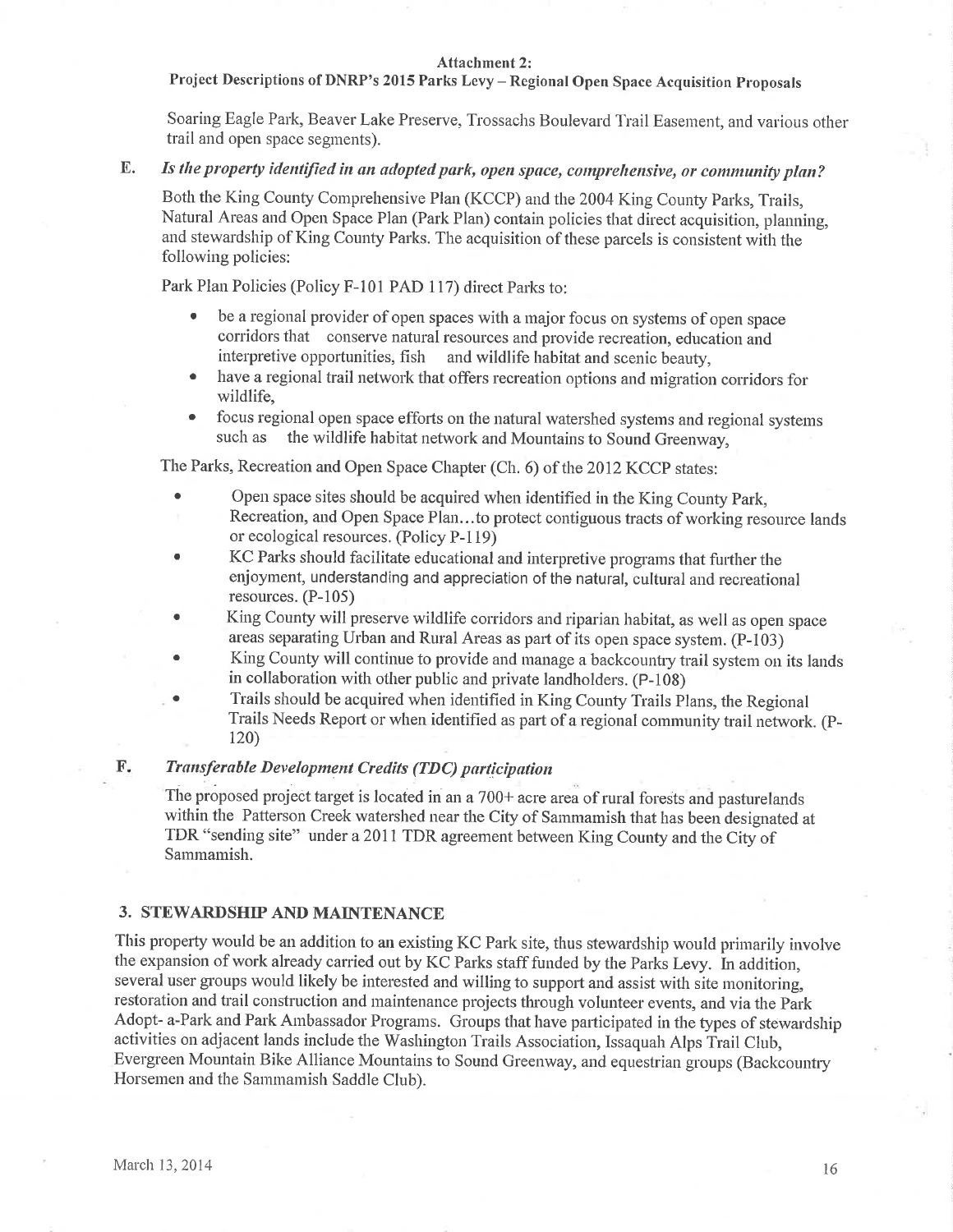